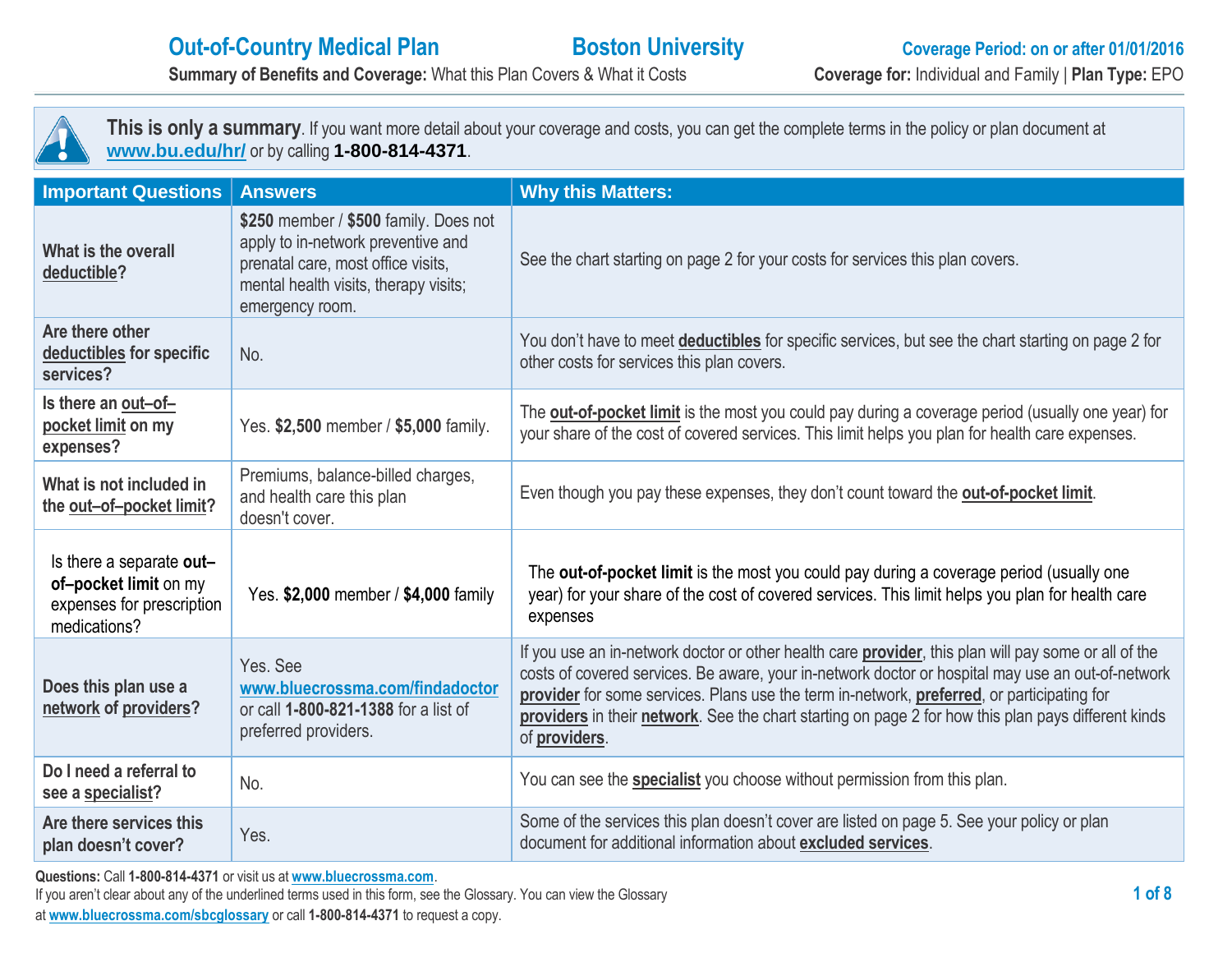**of 9**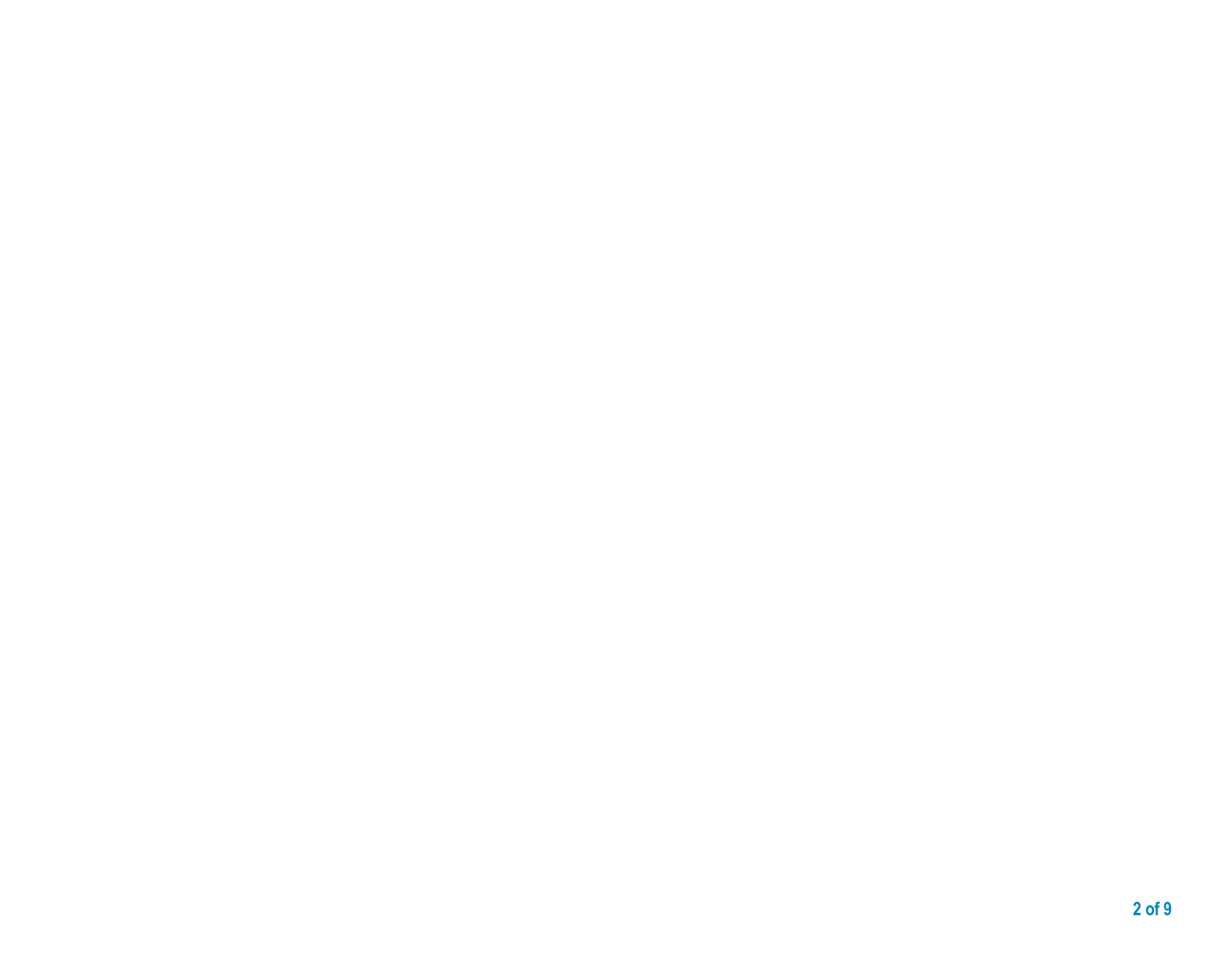- **Copayments** are fixed dollar amounts (for example, \$15) you pay for covered health care, usually when you receive the service.
- **Coinsurance** is *your* share of the costs of a covered service, calculated as a percent of the **allowed amount** (or provider's charge if it is less than the **allowed amount**) for the service. For example, if the plan's **allowed amount** for an overnight hospital stay is \$1,000 (and it is less than the provider's charge), your **coinsurance** payment of 20% would be \$200. This may change if you haven't met your **deductible**.
- The amount the plan pays for covered services is based on the **allowed amount**. If an out-of-network **provider** charges more than the **allowed amount**, you may have to pay the difference. For example, if an out-of-network hospital charges \$1,500 for an overnight stay and the **allowed amount** is \$1,000, you may have to pay the \$500 difference. (This is called **balance billing**.)
- This plan may encourage you to use in-network **providers** by charging you lower **deductibles**, **copayments** and **coinsurance** amounts. (If you are eligible to elect a Health Reimbursement Account (HRA), Flexible Spending Account (FSA) or you have elected a Health Savings Account (HSA), you may have access to additional funds to help cover certain **out-of-pocket** expenses such as **copayments**, **coinsurance**, **deductibles** and costs related to services not otherwise covered.)

| <b>Common</b>                                             | <b>Services You May Need</b>                     | Your cost if you use         |                       | <b>Limitations &amp; Exceptions</b>                                            |
|-----------------------------------------------------------|--------------------------------------------------|------------------------------|-----------------------|--------------------------------------------------------------------------------|
| <b>Medical Event</b>                                      |                                                  | <b>In-Network</b>            | <b>Out-of-Network</b> |                                                                                |
| If you visit a health care<br>provider's office or clinic | Primary care visit to treat an injury or illness | $$30$ / visit                | Not covered           | $-$ none $-$                                                                   |
|                                                           | <b>Specialist visit</b>                          | \$30 / visit                 | Not covered           | $-$ none $-$                                                                   |
|                                                           | Other practitioner office visit                  | \$30 / chiropractor<br>visit | Not covered           | Limited to 20 visits per calendar year<br>per member for chiropractic services |
|                                                           | Preventive care/screening/immunization           | No charge                    | Not covered           | Limited to age-based schedule<br>and / or frequency                            |
| If you have a test                                        | Diagnostic test (x-ray, blood work)              | 10% coinsurance              | Not covered           | Deductible applies first                                                       |
|                                                           | Imaging (CT/PET scans, MRIs)                     | 10% coinsurance              | Not covered           | Deductible applies first                                                       |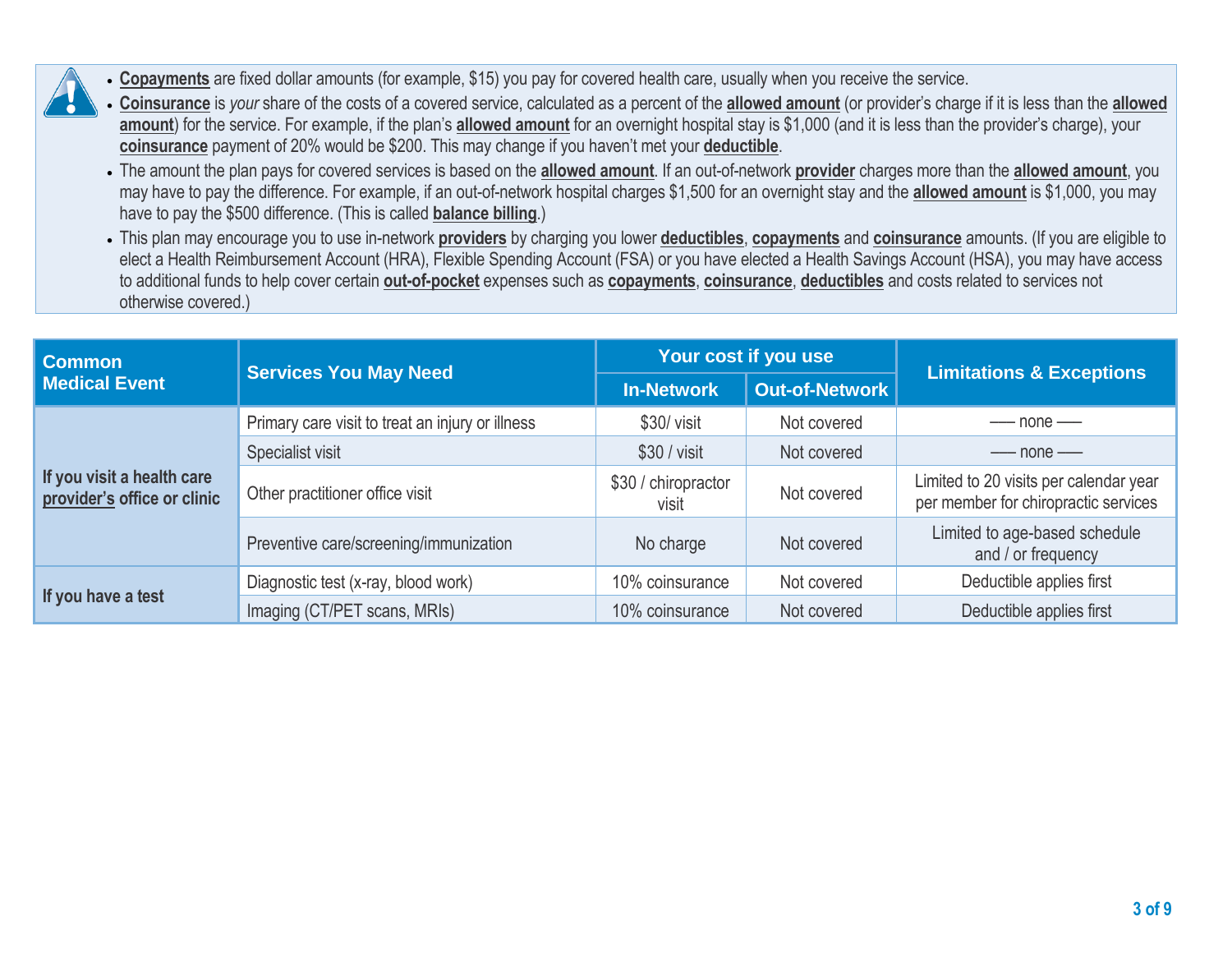| <b>Common</b>                                                                            |                                                | Your cost if you use                                                                                  |                       |                                                                     |
|------------------------------------------------------------------------------------------|------------------------------------------------|-------------------------------------------------------------------------------------------------------|-----------------------|---------------------------------------------------------------------|
| <b>Medical Event</b>                                                                     | <b>Services You May Need</b>                   | <b>In-Network</b>                                                                                     | <b>Out-of-Network</b> | <b>Limitations &amp; Exceptions</b>                                 |
| If you need drugs to treat<br>your illness or condition                                  | Generic drugs                                  | \$8 copay for retail;<br>\$16 copay for mail<br>order                                                 | Not covered           | 30 day supply limit at retail; 90 day<br>supply limit at mail-order |
|                                                                                          | Preferred brand drugs                          | 20% coinsurance:<br>Min \$40 and max<br>\$60 for retail; Min<br>\$80 and max \$120<br>for mail-order  | Not covered           | 30 day supply limit at retail; 90 day<br>supply limit at mail-order |
| More information about<br>prescription drug<br>coverage is available at<br>www.<br>.com. | Non-preferred brand drugs                      | 30% coinsurance;<br>Min \$60 and max<br>\$80 for retail; Min<br>\$120 and max<br>\$160 for mail-order | Not covered           | 30 day supply limit at retail; 90 day<br>supply limit at mail-order |
|                                                                                          | Specialty drugs                                | Covered at same<br>levels as other<br>drugs                                                           | Not covered           | 30 day supply limit for specialty<br>drugs                          |
| If you have outpatient                                                                   | Facility fee (e.g., ambulatory surgery center) | 10% coinsurance                                                                                       | Not covered           | Deductible applies first                                            |
| surgery                                                                                  | Physician/surgeon fees                         | 10% coinsurance                                                                                       | Not covered           | Deductible applies first                                            |
| If you need immediate<br>medical attention                                               | Emergency room services                        | \$100 / visit                                                                                         | \$100 / visit         | Copayment waived if admitted<br>or for observation stay             |
|                                                                                          | Emergency medical transportation               | 10% coinsurance                                                                                       | 10% coinsurance       | Deductible applies first                                            |
|                                                                                          | Urgent care                                    | \$30 / visit                                                                                          | Not covered           | $\overline{\phantom{nn}}$ none $\overline{\phantom{nn}}$            |
| If you have a hospital stay                                                              | Facility fee (e.g., hospital room)             | 10% coinsurance                                                                                       | Not covered           | Deductible applies first;<br>pre-authorization required             |
|                                                                                          | Physician/surgeon fee                          | 10% coinsurance                                                                                       | Not covered           | Deductible applies first;<br>pre-authorization required             |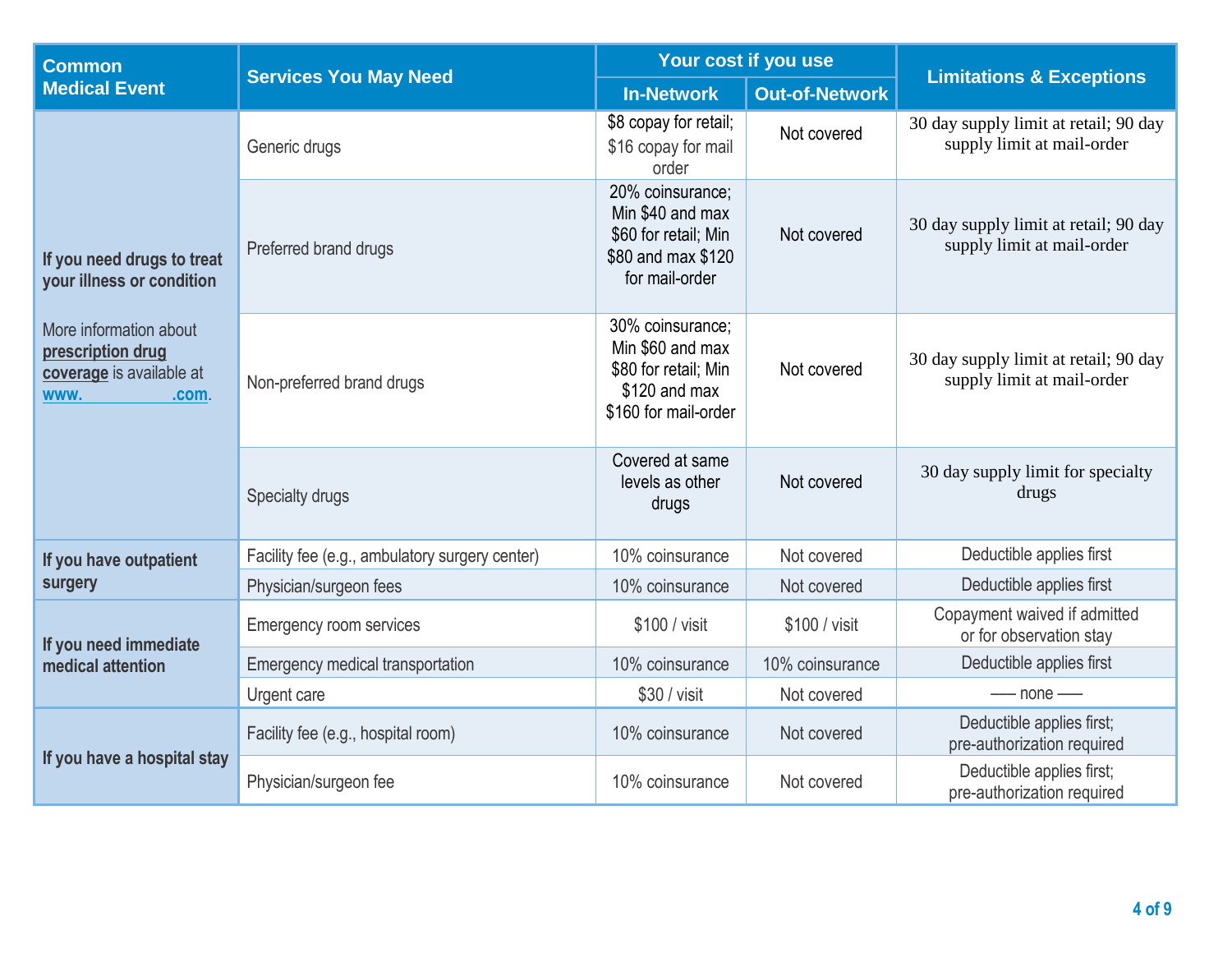| <b>Common</b>                                                                | <b>Services You May Need</b>                 | Your cost if you use                                                     |                       |                                                                                                   |
|------------------------------------------------------------------------------|----------------------------------------------|--------------------------------------------------------------------------|-----------------------|---------------------------------------------------------------------------------------------------|
| <b>Medical Event</b>                                                         |                                              | <b>In-Network</b>                                                        | <b>Out-of-Network</b> | <b>Limitations &amp; Exceptions</b>                                                               |
| If you have mental health,<br>behavioral health, or<br>substance abuse needs | Mental/Behavioral health outpatient services | \$30 / visit                                                             | Not covered           | $-$ none $-$                                                                                      |
|                                                                              | Mental/Behavioral health inpatient services  | 10% coinsurance                                                          | Not covered           | Deductible applies first;<br>pre-authorization required                                           |
|                                                                              | Substance use disorder outpatient services   | \$30 / visit                                                             | Not covered           | $\longrightarrow$ none $\longrightarrow$                                                          |
|                                                                              | Substance use disorder inpatient services    | 10% coinsurance                                                          | Not covered           | Deductible applies first;<br>pre-authorization required                                           |
| If you are pregnant                                                          | Prenatal and postnatal care                  | No charge for<br>prenatal; 10%<br>coinsurance for<br>postnatal           | Not covered           | Deductible applies first for<br>postnatal care                                                    |
|                                                                              | Delivery and all inpatient services          | 10% coinsurance                                                          | Not covered           | Deductible applies first                                                                          |
|                                                                              | Home health care                             | 10% coinsurance                                                          | Not covered           | Deductible applies first;<br>pre-authorization required                                           |
|                                                                              | <b>Rehabilitation services</b>               | \$30 / visit                                                             | Not covered           | Limited to 60 visits per calendar year<br>(other than for home health care)                       |
| If you need help<br>recovering or have other<br>special health needs         | <b>Habilitation services</b>                 | \$30 / visit                                                             | Not covered           | Rehabilitation therapy<br>coverage limits apply                                                   |
|                                                                              | Skilled nursing care                         | 10% coinsurance                                                          | Not covered           | Deductible applies first; limited to<br>100 days per calendar year;<br>pre-authorization required |
|                                                                              | Durable medical equipment                    | 10% coinsurance                                                          | Not covered           | Deductible applies first; cost share<br>waived for one breast pump per birth                      |
|                                                                              | Hospice service                              | 10% coinsurance                                                          | Not covered           | Deductible applies first;<br>pre-authorization required<br>for certain services                   |
|                                                                              | Eye exam                                     | No charge                                                                | Not covered           | Limited to one exam every 12 months                                                               |
| If your child needs dental<br>or eye care                                    | Glasses                                      | Not covered                                                              | Not covered           | $-$ none $-$                                                                                      |
|                                                                              | Dental check-up                              | No charge for<br>members with a<br>cleft palate / cleft<br>lip condition | Not covered           | Limited to members under age 18                                                                   |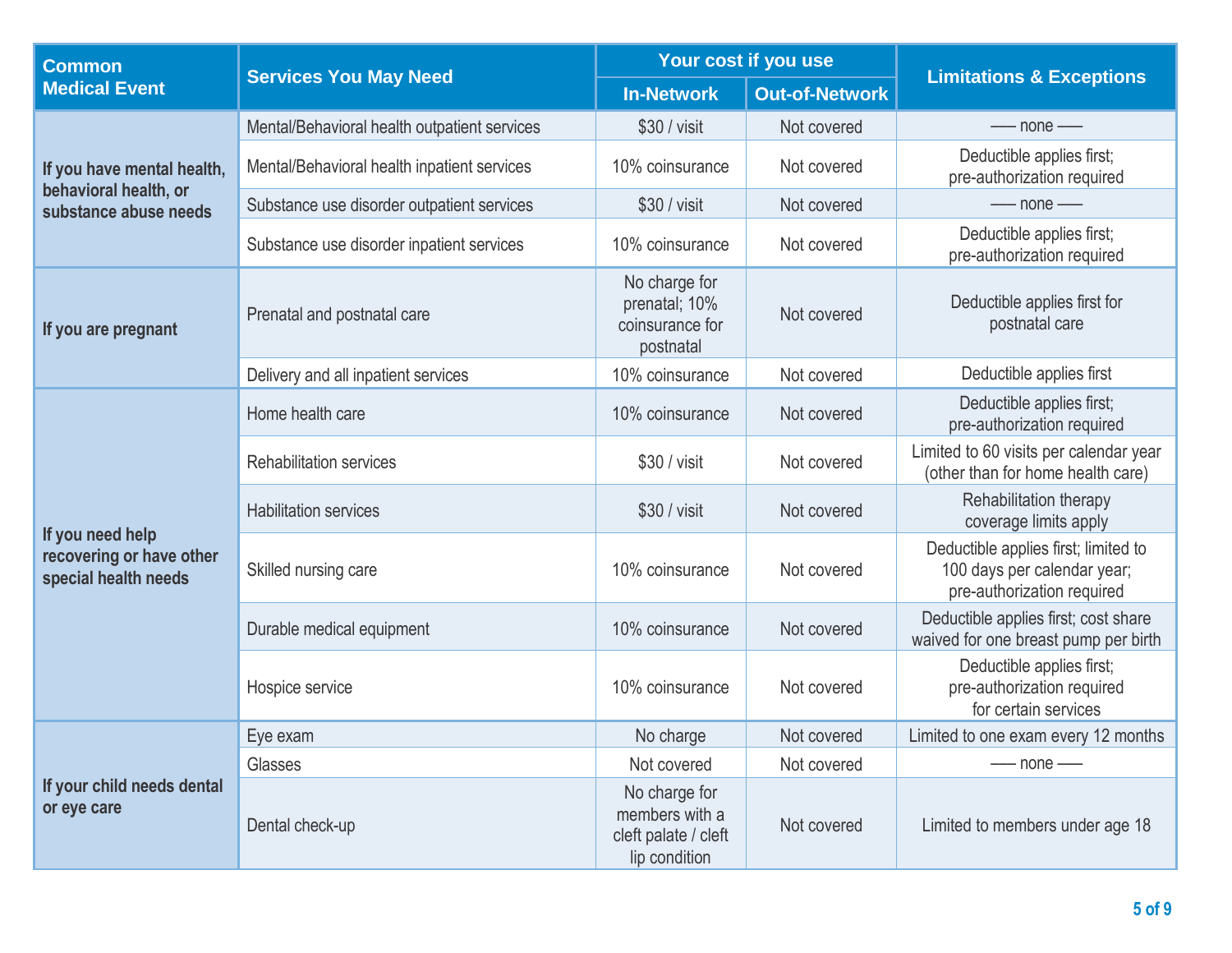# **Excluded Services & Other Covered Services:**

| Services Your Plan Does NOT Cover (This isn't a complete list. Check your policy or plan document for other excluded services.)                       |                                                                                 |                                                                                                                                          |  |  |
|-------------------------------------------------------------------------------------------------------------------------------------------------------|---------------------------------------------------------------------------------|------------------------------------------------------------------------------------------------------------------------------------------|--|--|
| Acupuncture<br>Children's glasses<br>Cosmetic surgery                                                                                                 | Dental care (adult)<br>Long-term care                                           | Non-emergency care when traveling outside the U.S.<br>$\bullet$<br>Private-duty nursing<br>$\bullet$                                     |  |  |
| Other Covered Services (This isn't a complete list. Check your policy or plan document for other covered services and your costs for these services.) |                                                                                 |                                                                                                                                          |  |  |
| <b>Bariatric surgery</b><br>Chiropractic care (20 visits per calendar year<br>per member)                                                             | Infertility treatment<br>Routine eye care - adult (one exam every<br>12 months) | Routine foot care (only for patients with systemic<br>$\bullet$<br>circulatory disease)<br>Weight loss programs (\$150 per calendar year |  |  |

- Hearing aids (\$2,000 per ear every 36 months for members age 21 or younger)
- 12 months)
- Weight loss programs (\$150 per calendar year per policy)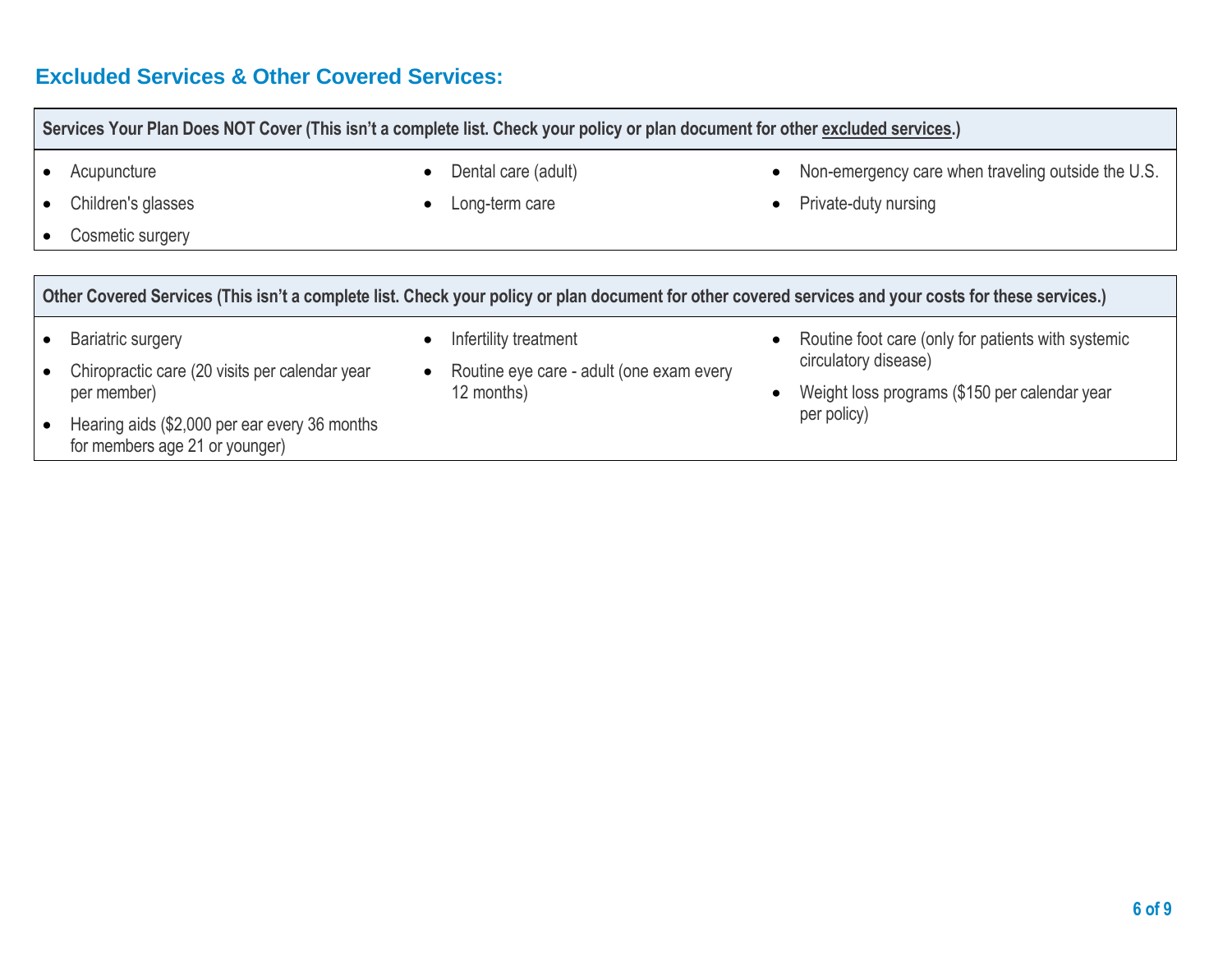# **Your Rights to Continue Coverage:**

If you lose coverage under the plan, then, depending upon the circumstances, Federal and State laws may provide protections that allow you to keep health coverage. Any such rights may be limited in duration and will require you to pay a **premium**, which may be significantly higher than the premium you pay while covered under the plan. Other limitations on your rights to continue coverage may also apply.

For more information on your rights to continue coverage, contact your plan sponsor. Note: A plan sponsor is usually the member's employer or organization that provides group health coverage to the member. You may also contact your state insurance department, the U.S. Department of Labor, Employee Benefits Security Administration at 1-866-444-3272 or [www.dol.gov/ebsa](http://www.dol.gov/ebsa) or the U.S. Department of Health and Human Services at 1-877-267-2323 x61565 or [www.cciio.cms.gov.](http://www.cciio.cms.gov/)

### **Your Grievance and Appeals Rights:**

If you have a complaint or are dissatisfied with a denial of coverage for claims under your plan, you may be able to **appeal** or file a **grievance**. For questions about your rights, this notice, or assistance, you can contact the Member Service number listed on your ID card or contact your plan sponsor. Note: A plan sponsor is usually the member's employer or organization that provides group health coverage to the member.

## **Does this Coverage Provide Minimum Essential Coverage?**

The Affordable Care Act requires most people to have health care coverage that qualifies as "minimum essential coverage." **This plan or policy does provide minimum essential coverage.** 

## **Does this Coverage Meet the Minimum Value Standard?**

The Affordable Care Act establishes a minimum value standard of benefits of a health plan. The minimum value standard is 60% (actuarial value). **This health coverage does meet the minimum value standard for the benefits it provides.**

#### **Language Assistance**

To obtain language assistance, please call the toll-free Member Service number on your ID card.

SPANISH (Español): Para obtener asistencia en español, llame al número gratuito de Servicio de Atención al Miembro que figura en su tarjeta de identificación.

TAGALOG (Tagalog): Kung kailangan ninyo ng tulong sa Tagalog tumawag sa libreng numero ng telepono ng Serbisyo sa Miyembro na nakasulat sa inyong ID card. CHINESE (中文): 如果您需要中文語言幫助, 請撥打會員卡上的客戶服務免費電話號碼

NAVAJO (Dine): Dinek'ehjí shika' a'dowoł ninizingo, kwojí hodiiłné t'áá jííkeh béésh bee' hane'ji T'áá doolé'é bina'íshdiłkidgo yeeháká'adoojah éí binumber bee néého'dolzin biniiyé naanitinígíí bikáá' doo.

#### **Disclaimer:**

This document contains only a partial description of the benefits, limitations, exclusions and other provisions of this health care plan. It is not a policy. It is a general overview only. It does not provide all the details of this coverage, including benefits, exclusions and policy limitations. In the event there are discrepancies between this document and the policy, the terms and conditions of the policy will govern.

*––––––––––––––––––––––To see examples of how this plan might cover costs for a sample medical situation, see the next page.––––––––––––––––––––––*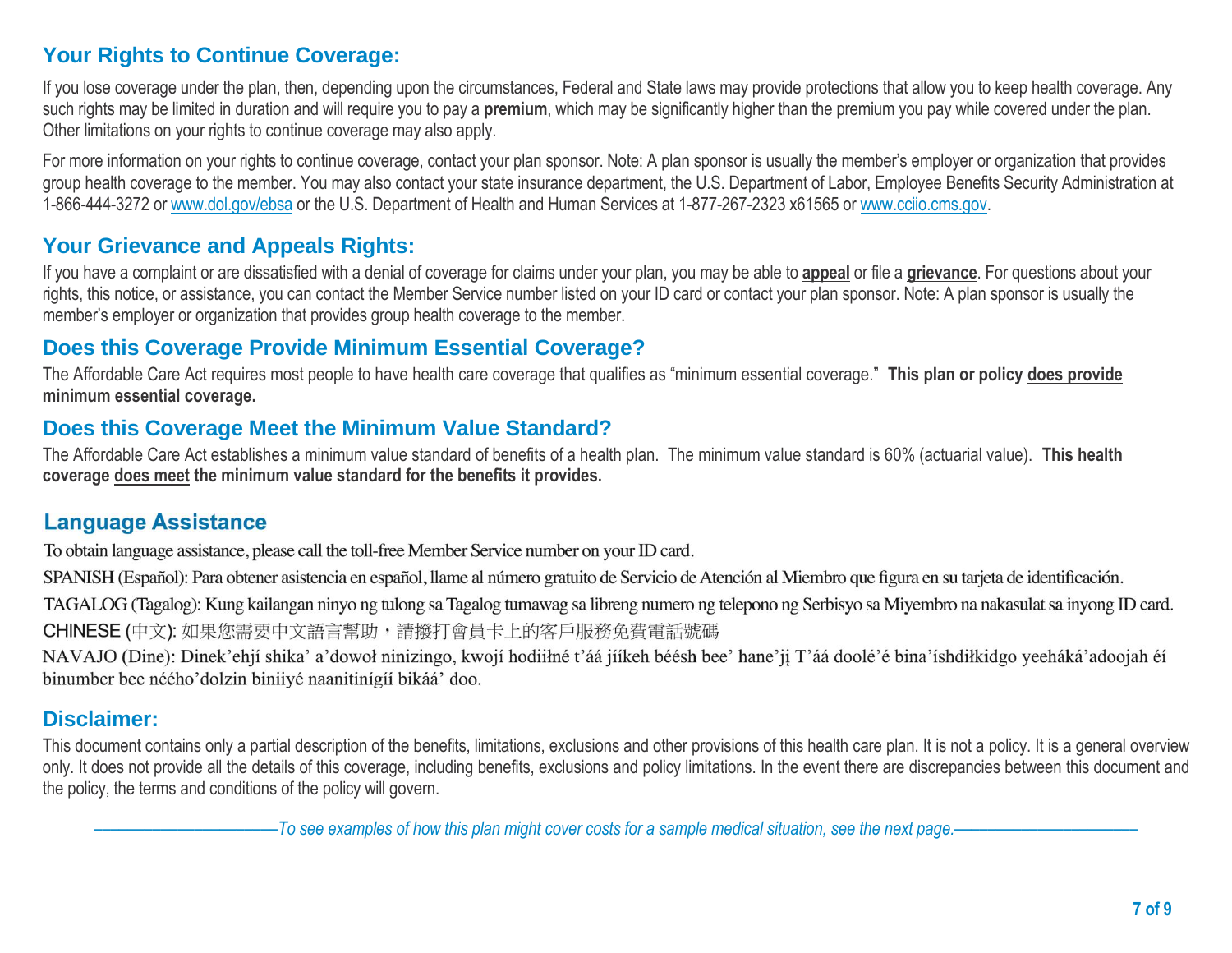# **About these Coverage Examples:**

These examples show how this plan might cover medical care in given situations. Use these examples to see, in general, how much financial protection a sample patient might get if they are covered under different plans.



**This is not a cost estimator.** 

Don't use these examples to estimate your actual costs under this plan. The actual care you receive will be different from these examples, and the cost of that care will also be different.

See the next page for important information about these examples.

#### **Having a baby** (normal delivery)

- Amount owed to providers: \$7,540
- **Plan pays** \$6,780
- **Patient pays** \$760

#### **Sample care costs:**

| Hospital charges (mother)  | \$2,700 |
|----------------------------|---------|
| Routine obstetric care     | \$2,100 |
| Hospital charges (baby)    | \$900   |
| Anesthesia                 | \$900   |
| Laboratory tests           | \$500   |
| Prescriptions              | \$200   |
| Radiology                  | \$200   |
| Vaccines, other preventive | \$40    |
| Total                      | \$7,540 |

#### **Patient pays:**

| <b>Deductibles</b>   | \$250   |
|----------------------|---------|
| Copays               | \$20    |
| Coinsurance          | \$620   |
| Limits or exclusions | \$150   |
| Total                | \$1,040 |
|                      |         |

## **Managing type 2 diabetes** (routine maintenance of a well-controlled condition)

- **Amount owed to providers: \$5,400**
- **Plan pays** \$820
- **Patient pays** \$4,580

#### **Sample care costs:**

| Prescriptions                         | \$2,900 |
|---------------------------------------|---------|
| <b>Medical Equipment and Supplies</b> | \$1,300 |
| <b>Office Visits and Procedures</b>   | \$700   |
| Education                             | \$300   |
| Laboratory tests                      | \$100   |
| Vaccines, other preventive            | \$100   |
| <b>Total</b>                          | \$5,400 |

#### **Patient pays:**

| <b>Deductibles</b>   | \$140   |
|----------------------|---------|
| Copays               | \$900   |
| Coinsurance          | \$0     |
| Limits or exclusions | \$80    |
| <b>Total</b>         | \$1,120 |
|                      |         |